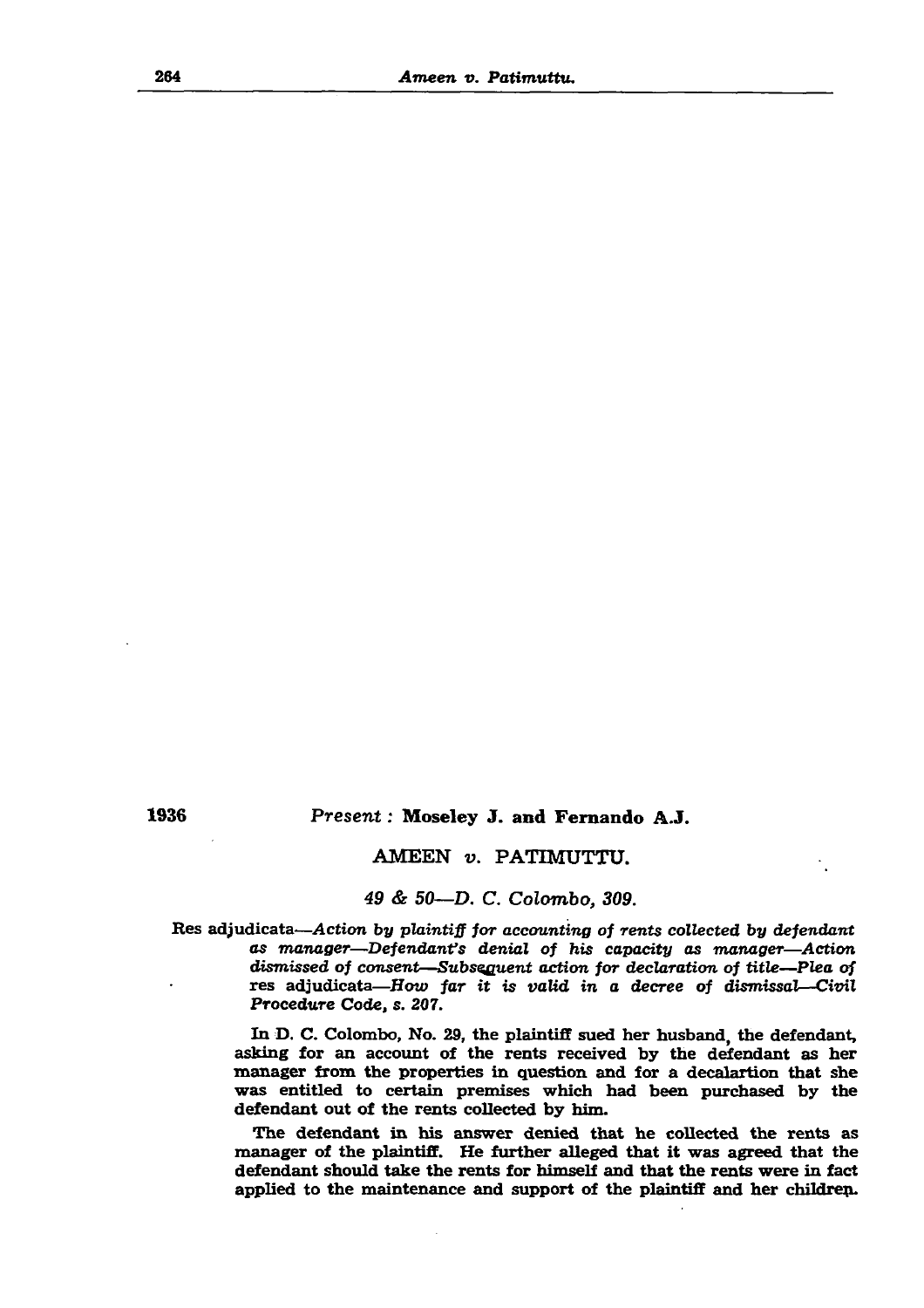## *Ameen v. Patimuttu.* 265

The action was dismissed of consent, the plaintiff and defendant having settled their differences. The plaintiff brought the present actions in which she asked for declaration of title to the same properties and for damages for wrongful possession.

*Held,* that the actions were not barred by the decree of dismissal entered in the previous action.

Where an action is dismissed of consent, the decree of dismissal can operate as res adjudicate only where there is no legitimate doubt as to the issues which were involved in the decision on the facts which have been expressly or impliedly decided thereby.

I N these actions the plaintiff sued her husband for declaration of title to certain premises for damages, for wrongful possession, and for to certain premises for damages, for wrongful possession, and for ejectment. The actions were tried together. The defendant *inter alia* pleaded that he had effected certain improvements to the premises and claimed compensation for them. He further pleaded that the order made in D. C. Colombo No. 26 was a bar to these actions. In the latter case plaintiff had asked for an account of the rents recovered by the defendant as her manager from the properties in question and for a declaration that she was entitled to certain premises which the defendant had bought out of the rents collected by him. The action was dismissed of consent, the parties having settled their differences. The learned District Judge held that the decree of dismissal was not *res adjudicata.*

*H. V. Perera* (with him *N. E. Weerasooria, L. A. Rajapakse, E. F. N. Gratiaen,* and J. *A. T. Perera)*, for defendant, appellant.—A consent decree operates as *res judicata. (Dingiri Menike v. Punchi Mahatmaya1; Sinniah v. Elliakutty*!) One must look at the pleadings to find out the point in issue. The right claimed by the defendant in this case is the same right claimed in the previous case, *i.e.,* the right to collect the rents. The dismissal of the plaintiff's action is a bar to the denial of that claim. The fact that the earlier action was between husband and wife does not affect the question of *res* judicata. As long as the decree is not set aside it is *res judicata* (18 *N. L. R. 510). Res judicata* operates not merely with regard to the subject-matter of the action but the grounds on which a person asks for relief. The grounds of settlement can be inferred. The expression " cause of action " is used in section 207 of the Code in the wider sense, i.e., the grounds on which the plaintiff asks for relief. No distinction is drawn between a decree of consent and without trial and a decree after trial. The section says " same cause", not " same cause of action". The former word has a wider significance (16 N. L. *R. 257)*. Pereira J's. view has been adopted in later cases (*Loku Banda v. Piyadassa').* This is in accordance with the general principles of *res judicata. (Hukum Chand, p. 10, article 9.)* The right claimed in this case is a usufruct and may be acquired by prescription (*Arunasalam*

*Chetty v. Bilinda').* The defendant collected the rents in his own right and did not account to his wife for them.

*N. Nadarajah* (with him *E. B. Wikramanayake, Marikar,* and *Senaratne),* for plaintiff, respondent.—The sections applicable are 406 to 408 where an action is dismissed on a consent motion. This is not

> *1 13 N . L . B . 59.* \* *34 N . L . B . 37.*

*\* 4 C. W B . 155.* \* *24 N . L . B . 311.*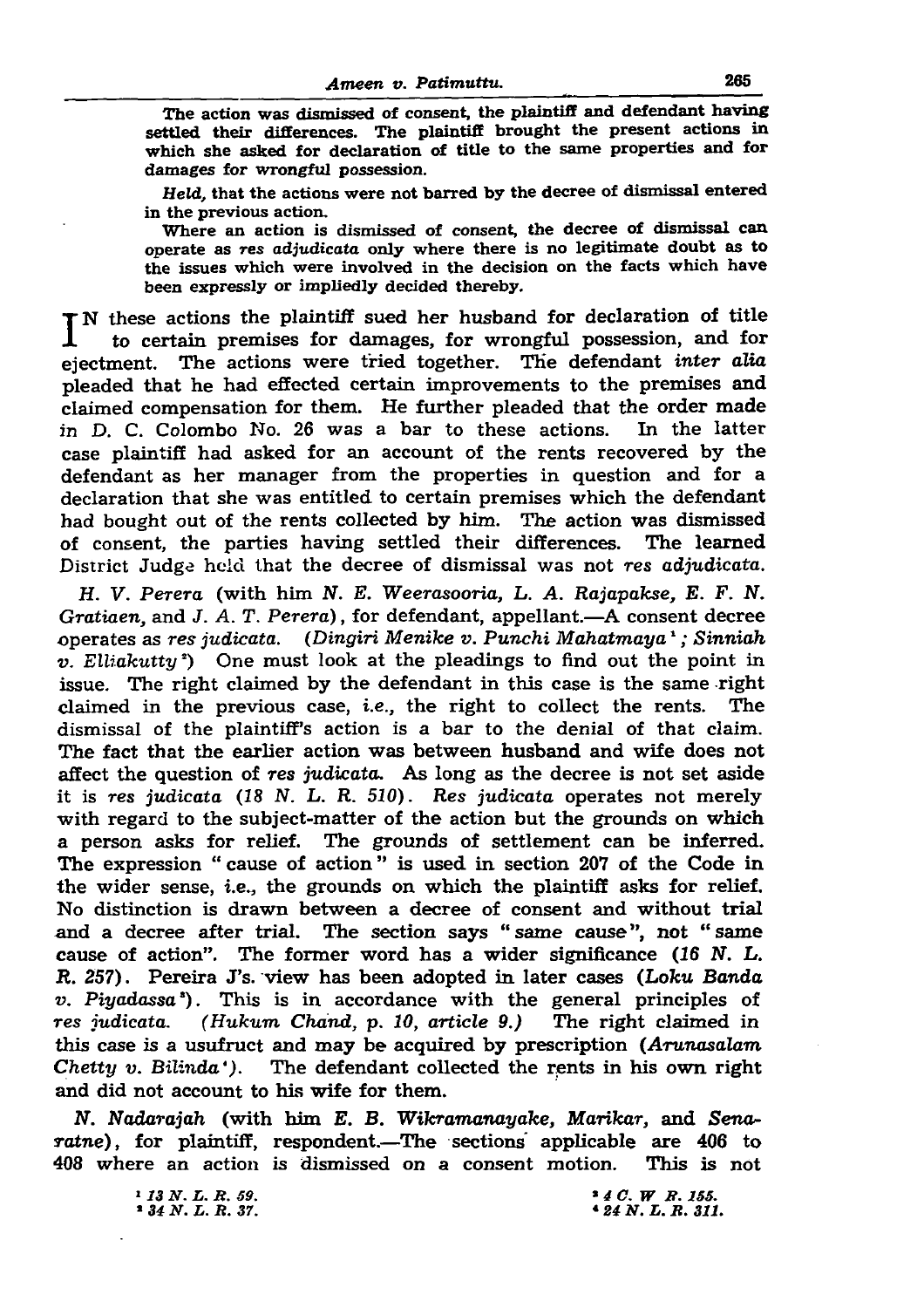*res judicata. (Spencer Bower, ss. 33 and 34; HuJcum Ckand, p..:125, s. 58).* Mere consent decree does not operate as *res judicata* unless 'the Court has brought its mind to bear on the question *(Jenkins v. Robert*son<sup>1</sup>, Gonchie v. Clayton<sup>2</sup>). Only the prohibitory or mandatory part of the decree is binding. The dismissal of plaintiff's action would bar another action on the same cause of action but is not *res judicata.* Where a case can be decided on one issue the findings on other issues will not Tie *res judicata (Appuhamy v. Punchihamy').* Parties must advert to the point in issue and settle it *(A. I. R. (1934) Madras 454).* There is no decree of non suit now. The Code has substituted sections 207 and 408. In the case of a compromise the Court acts under section 408. The case in *Sinniah v. Elliakutty (supra)* can be distinguished. In that case the plaintiff admitted defendant's title to the lot in question. An admission is sufficient for a Judge to come to a decision. In the previous case the burden was on the defendant to prove his prescriptive title to the usufruct. Can it be said that the dismissal of plaintiff's action was an admission of his claim. *(14 N. L. R. 342; Ord. v. Ord. (1912) 2 K.B. 432, at 439.)* There is no evidence of prescriptive possession of usufruct. Possession by the husband is presumed to be possession by the wife (Ram *Dass v. Kishon Guptas* '). Possession must be proved to be adverse. Mere possession is not enough *(Nagudu Marikar v. Mohamadu°).*

*H. V. Perera,* in reply.

November 6, 1936. F ernando A.J.—

These are two actions between the plaintiff-respondent and the defendant-appellant, who are husband and wife. In D. C. Colombo No. 309, the plaintiff prayed for a declaration of title to premises Nos. 114-118, Bankshall street, No. 91, Maliban street, and 226, New Moor street. In D. C. Colombo No. 329, the plaintiff prayed for declaration of title to premises No. 33, Second Gabos lane, No. 7, Cross street, No. 28, Fishers lane, and another premises in New Moor street. In addition to the prayer for declaration of title, she also asked for damages on the footing that the defendant had been in wrongful possession of these  $pr\rightleftharpoons$ and for ejectment. Both cases were fixed for trial on January 16, 1936, and on that date it was agreed that both actions be tried together. The two cases were accordingly tried together and one judgment has been delivered from which the defendant appeals to this Court. The defendant set up various defences to the plaintiff's claim and further pleaded that he had effected certain improvements to the premises from time to time and claimed compensation for the expenses so incurred by him, and he also prayed for restitution of conjugal rights as between him and the plaintiff. At the beginning of the trial, the learned District Judge thought that the question of the restitution of conjugal rights could not conveniently be dealt with in these proceedings, and gave leave to the defendant to pray for such relief in another action. Certain issues were then framed and the learned District Judge held that the plaintiff had given notice to the defendant on February 2, 1934, 1 1 H. L. (Scotch App.) 117 at 122.<br> **2** 11 L. T. 732.<br> **24 W. R. 274.** 

» *11 L . T . 732.* \* *24 W . R . 274.*

\* *7 N . L . R . 91.*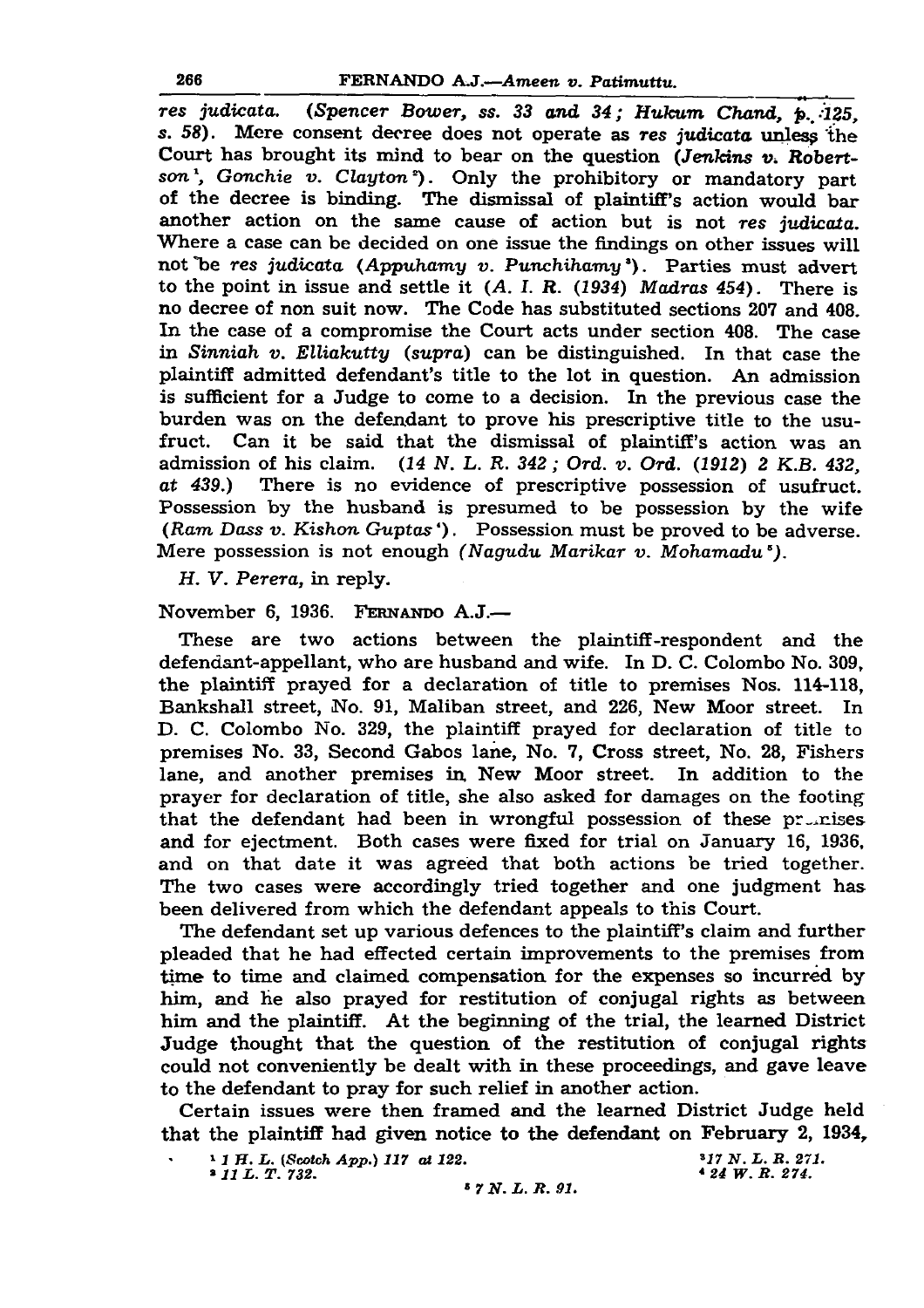that he was no longer to collect the rents of the properties in question, that the plaintiff was entitled to a sum of Rs. 9,200 as rents of the said properties, that the defendant was collecting the rents at the request either implied or expressed of the plaintiff, and that the defendant was not entitled to any compensation. He also held that at the marriage of the parties there was no agreement by which the right to possess the premises was given to the defendant, that the defendant was not entitled to the rents in question, and that the order made in D. C. Colombo, No. 26, was no bar to the present action and did not operate as *res judicata.*

Counsel for the appellant argued before us that the decree in that action was *res judicata*, and he also argued that defendant had been in possession

in pursuance of his right to the rents on the agreement alleged by him, and that he had acquired a right to those rents by prescriptive possession. He also argued that it was proved in the case that improvements had been effected by the defendant, and that these improvements had not in fact been assessed by the learned District Judge.

The most important question that was argued before us was the question of *res judicata.* It would appear from the proceedings in D. C. Colombo, No. 26 (D 1), that the plaintiff in this action asked for an account of the rents recovered by the defendant as her manager from the properties in question from July 1, 1928, to January 31, 1934, for an order on the defendant to pay such amount to the plaintiff, and for a declaration that she was entitled to premises called " Donnington " which she said had been purchased by the defendant out of the rents collected by him. The defendant in his answer D 2 denied that he collected the rents as manager of the plaintiff, or that he was under any obligation to render an account. He further alleged that it was agreed that the defendant should take the rents for himself, that plaintiff had acquiesced in his appropriation of the rents, and that the rents were in fact applied to the maintenance and support of the plaintiff and her children and in household expenses. The decree D 4 ordered that the action of the plaintiff be dismissed, each party to bear his own costs, and it would appear from the evidence that this decree was entered of consent, the plaintiff and the defendant having themselves settled their differences. Now on the question of *res judicata* there is no distinction between the law of Ceylon and that of England, and the provisions of sections 34, 207, and 406 of the Civil Procedure Code are not exhaustive and may be supplemented by the English law. (See Samitchyappu v. Perera<sup>1</sup>.) Section 34 provides that every action shall include the whole of the claim which the plaintiff is entitled to make in respect of the *cause of action.* and if a plaintiff omits to sue in respect of, or relinquishes any portion of, his claim he shall not afterwards sue in respect of the portion so omitted or relinquished. Section 207 provides that all decrees passed by the Court shall, subject to appeal, be final between the parties. The explanation to that section provides that every right of property, or to money, or to damages, or to relief of any kind which can be claimed or put in issue between the parties Upon, the cause of action for which the action is brought, whether it be actually so claimed, put in issue, or not, becomes on the passing of the decree a *res adjudicata;* and section 21/38 *1 3 C. A. C. 30.*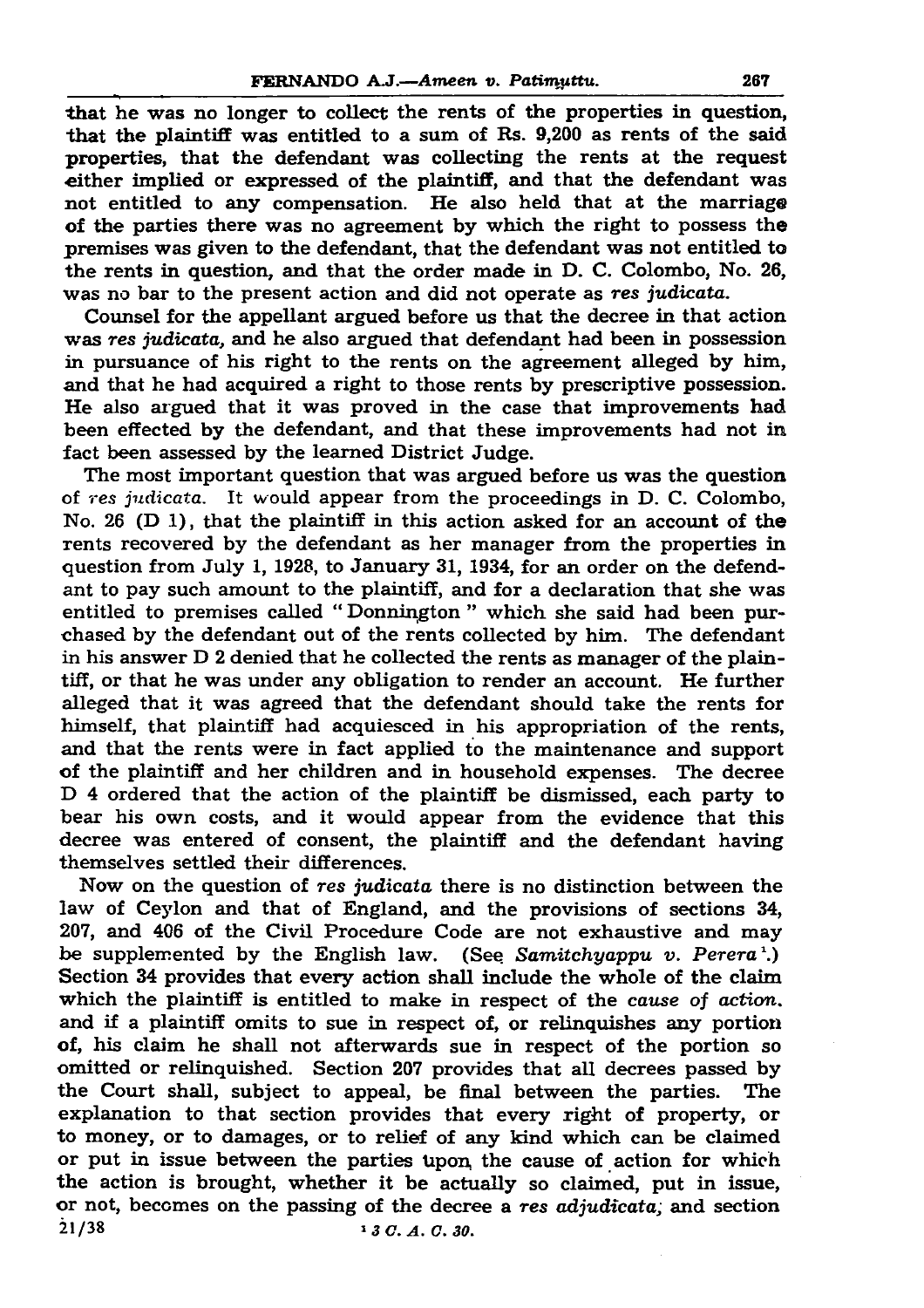406 provides that a plaintiff may be allowed to withdraw from an action with liberty to bring a fresh action for the subject-matter of the action.

As far as this plea of res *judicata* is concerned, the real question is whether a plaintiff, whose action is dismissed as the result of a settlement between the parties, is barred from bringing a subsequent action for anything other than the relief actually claimed in the action. This Court has held that a judgment entered of consent between the parties, or as the result of a decisory oath, will operate as *res judicata* as much as any judgment entered as the result of an adjudication by the Court (see *Dingiri Menika v. Punchi Mahatmaya<sup>1</sup>*, and Spencer Bower in his treatise on *Res Judicata* at page 23 sets out the English law as follows:—"Any judgment or order which in other respects answers to the description of *res judicata* is none the less so because it was made in pursuance of the consent and agreement of the parties. It is true that in such cases the Court is discharged from the duty of investigating the matters in controversy and does not pronounce a judicial opinion upon any of such matters ; but it is none the less true also that at the joint request of the parties the tribunal gives judicial sanction to what those parties have settled between themselves, and in that way converts a mere agreement into a judicial decision on which a plea of *res judicata* may be founded. . . . But though consent judgments and orders are undoubtedly decisions in the sense that the actual mandatory or prohibitive parts of the judgment is conclusively binding, it may often be a matter of legitimate doubt as to what, if any, particular questions or issues were expressly or impliedly the subject of the consent, and of the decision. For this purpose the Court will closely examine all such evidence, if any, as is available and admissible. Any issue or question which is thus shown to have been recognized or taken by the parties as the subject of the litigation, and of the judgment or order agreed to, is deemed to have been thereby conclusively determined so as to preclude any subsequent challenge. Where however there are no such materials available as are above indicated, there is nothing which can operate as a decision of any particular question or issue, and neither party is estopped from disputing anything but the actual judgment or order itself." Continuing at pages 28 *et seq.* he states that, " When an action is dismissed by a judicial tribunal after a trial or hearing, it is often a question whether anything can be said to have been decided, so as to conclude the parties, beyond the actual fact of the dismissal. The answer to this inquiry depends upon whether on reference to the record and such other material as may properly be resorted to, the dismissal itself is seen to have necessarily involved a determination of any particular issue or question of fact or-law, in which case there is an adjudication on that question or issue; if otherwise the dismissal decides nothing, except that in fact the party has been refused the relief which he sought . . . . " The dismissal of an action," he says, at page 30, " which can only succeed on establishing either fact *x* or *y* may involve a decision negativing both of these facts ; but if the action is founded on x plus y, its dismissal does not, of necessity, carry with it a decision as to either *x* or *y,* since the action, for aught that appears from the dismissal

*«1 3 N . L . R . 59.*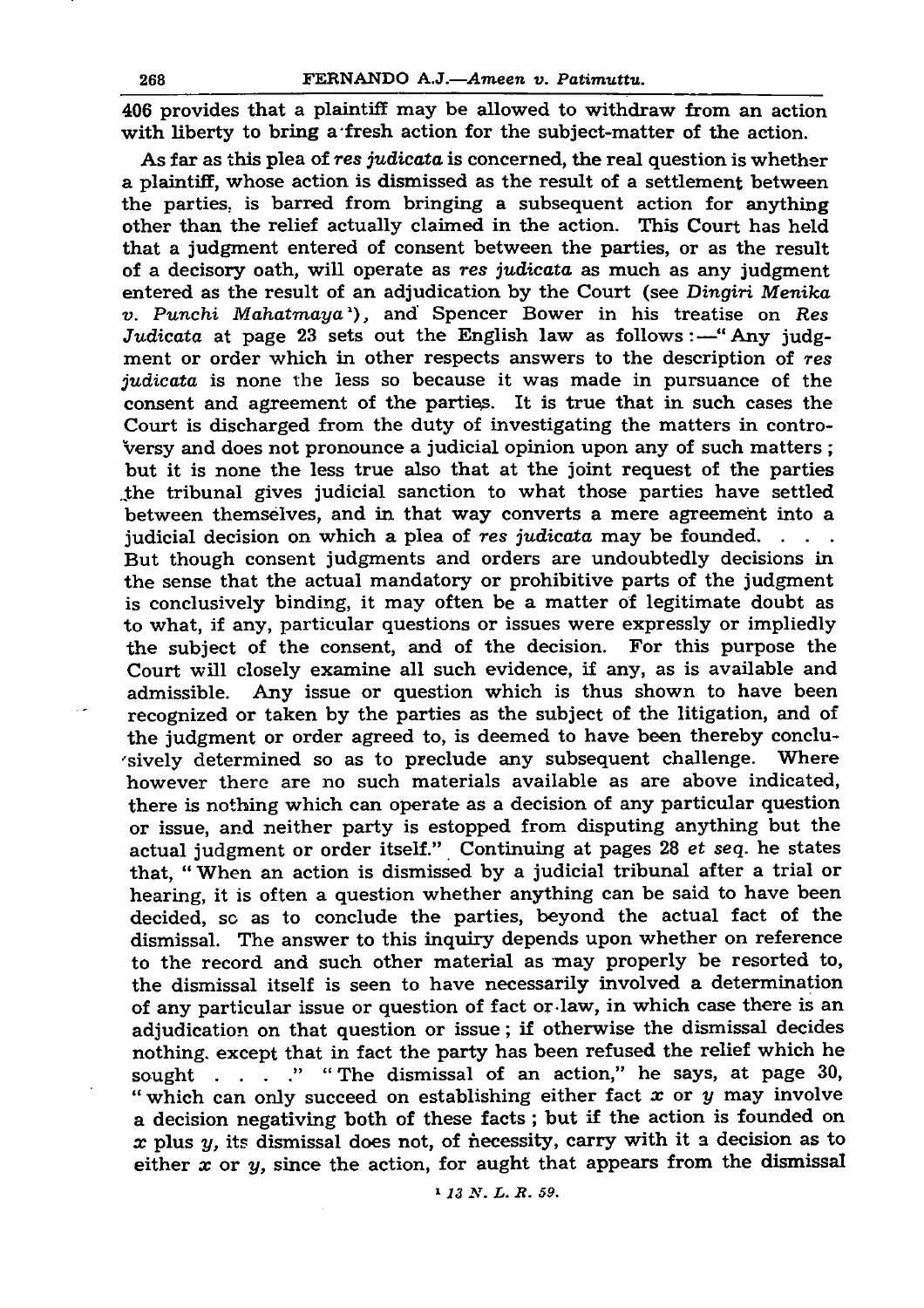itself, may have failed, because fact  $x$  had not been established, though fact *y* had been, or *vice versa,* or because neither fact had been established : and the dismissal therefore in such circumstances does not preclude the unsuccessful plaintiff from suing again, in another form of action, for the success of which proof of *x* only, or of *y* only, is sufficient. "

Spencer Bower in support of these propositions cites the case of *In re Allsop* and *Joy's Contract. 61 Law Times 213,* where Chitty J. said, " The estoppel is not of any matter incidentally cognizable, nor of any matter to be inferred by argument from the judgment. Much less therefore is either side estopped by the reasons which the Judge assigns for the conclusion that he comes to. It is the conclusion that constitutes the estoppel. Now after what I have said, it is pla'in that this bill might have been dismissed on either of the two grounds. It might have been dimisssed on the ground that the plaintiff already had the legal estate, or on the other ground that he had not the equitable estate in fee simple. I am not at liberty, nor in my opinion would any Court hereafter be at liberty, to adopt either one of these propositions as the ground and say, 'it is this and not that'." He then proceeds to cite the judgment of Lord Herschell in *Concha v. Concha*<sup>1</sup> to the effect that "an estoppel is an estoppel only so far as regards all matters necessary to be decided in the suit". The law in India appears to be the same (see *Hukum Chand on Res Judicata, p. 129 et seq.* Our law being the same as the law in England, it seems to me that in interpreting section 207 of the Code, we have to bear in mind these principles of the English law as to *res judicata* which are also applicable in Ceylon and that the words " all decrees passed by the Court " must mean all decrees which give expression to a judicial decision as well as all decrees entered of consent, where there is no legitimate doubt as to the issues which were involved in the decision, or the facts which have impliedly or expressly been decided thereby. The learned District Judge sets out the circumstances in which the motions in D. C. Colombo, No. 769. were drawn up and he states that there was a suggestion by the Judge before whom these cases came up, that the plaintiff and defendant (wife and husband) should get reconciled and adjust their differences. The parties met in a vacant house or room and the motions were drawn up as the result of the interview, although the plaintiff's proctor did not in fact approve of the settlement. We are only concerned, however, with the decree in D.C. Colombo, No. 26 (D4), and if the position I have set out above is correct then that decree itself as well as the pleadings in the case must be examined in order to ascertain what the subject of litigation was, and what issue or issues, if any, must be considered as having been determined by that decree. In the plaint D 1 the plaintiff set out that at the time of her marriage she was entitled to certain premises, and that the defendant after the marriage took over the management of the properties and collected the rents and profits thereof from about February, 1925, to the end of January, 1934. She then pleaded in paragraph 4 that the defendant informed the plaintiff that he would collect the rents and later buy a house in the name of the plaintiff, and that in accordance with this arrangement a house was purchased, but the plaintiff later discovered that the house <sup>1</sup> *11 A. C. 541.*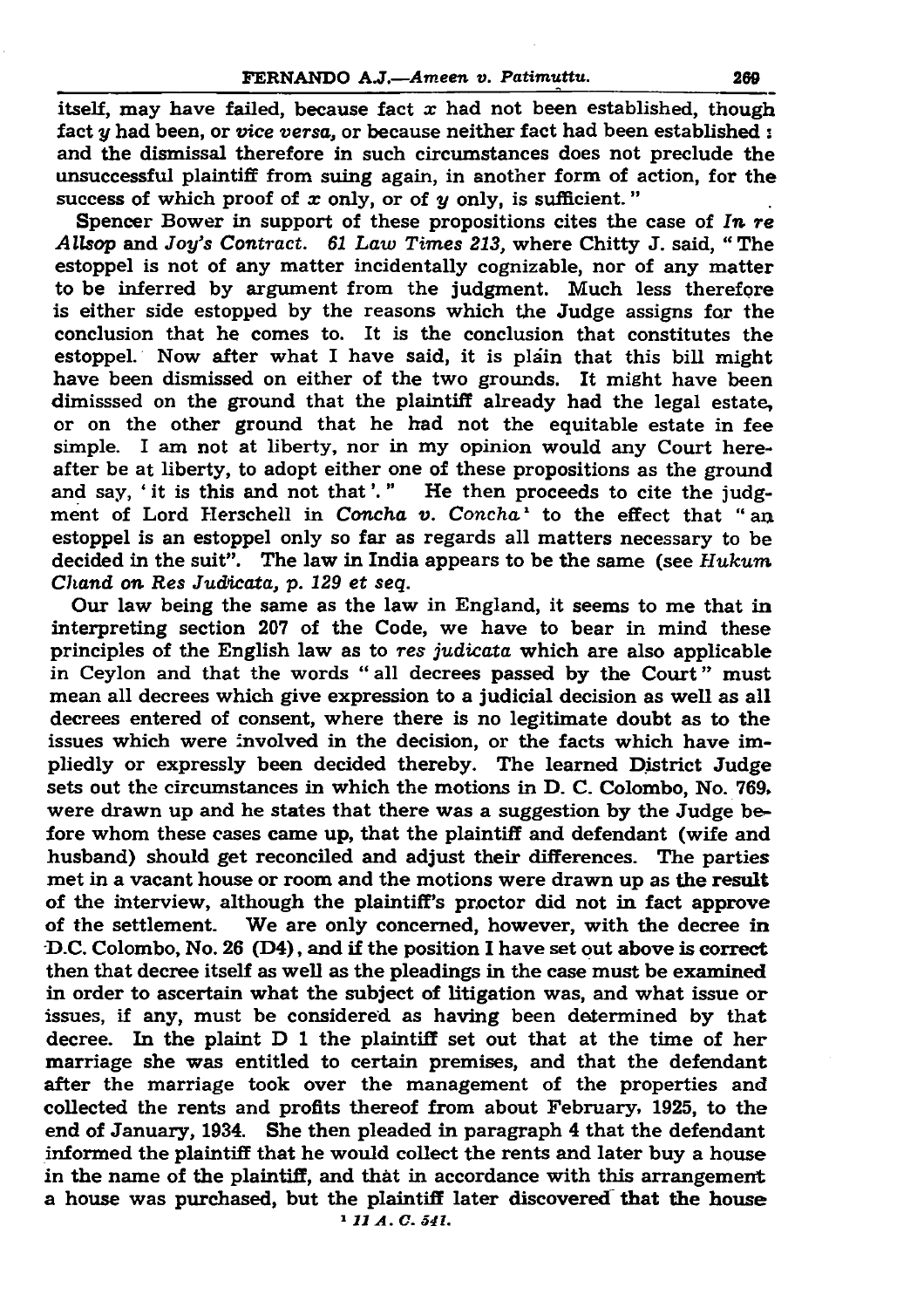had been purchased in the defendant's name, and not in the name of the plaintiff: she therefore claimed the sum of Rs. 25,000 which .had been paid for the property, or in the alternative a declaration that the defendant holds the property in trust for her. She further pleaded that the defendant had failed to render an account for the moneys collected by him; and prayed that judgment be entered in her favour for a sum of Rs. 20,000 as money in his hands. In his answer D 2, the defendant denied that he took over the management of the properties, or that he received the rents as such manager on behalf of the plaintiff. He also denied the arrangement with regard to the purchase of the house in question, and he pleaded that he purchased the same with his own money. He then went on to plead that he was under no obligation to render an account to the plaintiff, and that he had collected the rents in accordance with an arrangement made at the time of the marriage of the plaintiff, that the plaintiff herself had acquiesced in his collection and appropriation of the rents, and had never claimed the said rents. He further pleaded that the nett amount of the rents had been expended in the maintenance and support of the plaintiff and of her children. Now it is obvious that certain questions would arise from these pleadings. The defendant had admitted that plaintiff was the owner of the premises in question, but had denied taking over the management, so that in order to succeed in her claim for an account, the plaintiff had to prove that defendant was her manager. If she failed to prove the management she might still succeed in her claim with regard to the property purchased by the defendant if she proved that nevertheless, the rents were her own property and that the defendant had actually purchased the property with the money recovered by him as rent. The question would also arise, whether the defendant had collected the rents by his own right and whether he had acquired that right as the result of an agreement between himself and the plaintiff, and also whether or hot the purchase had been with the money so collected or with other moneys belonging to the defendant. Then there was the question of compensation claimed by the defendant for improvements effected to the property, as to which, it may have been possible to frame an issue in view of paragraph 5 of the answer, so that it is clear that there were a number of issues which would arise on the pleadings. Can the dismissal of the action in these circumstances involve a decision on all these issues ? It seems to me that considering the circumstances in which that action was dismissed and the terms of the decree, the dismissal of that action will not preclude the unsuccessful plaintiff from suing again in another form of action, where she might only prove one or more of the facts on which the previous action was based. I would accordingly hold that that decree is not a bar to the present action. In the case of *Appuhamy v. Punchihamy*<sup>1</sup>, Lascelles C.J. held that in a

case where there are two findings of fact, either of which would justify the decree which was entered, the finding which can operate as *res judicata* would be the finding which should in the logical sequence of necessary issues have been first found, and the finding of which would have rendered the other of the two findings unnecessary. As de Sampayo J. puts it, " it is well settled that for the purposes of *res judicata* the issue must be a 1 *17 N . L . R. 271.*